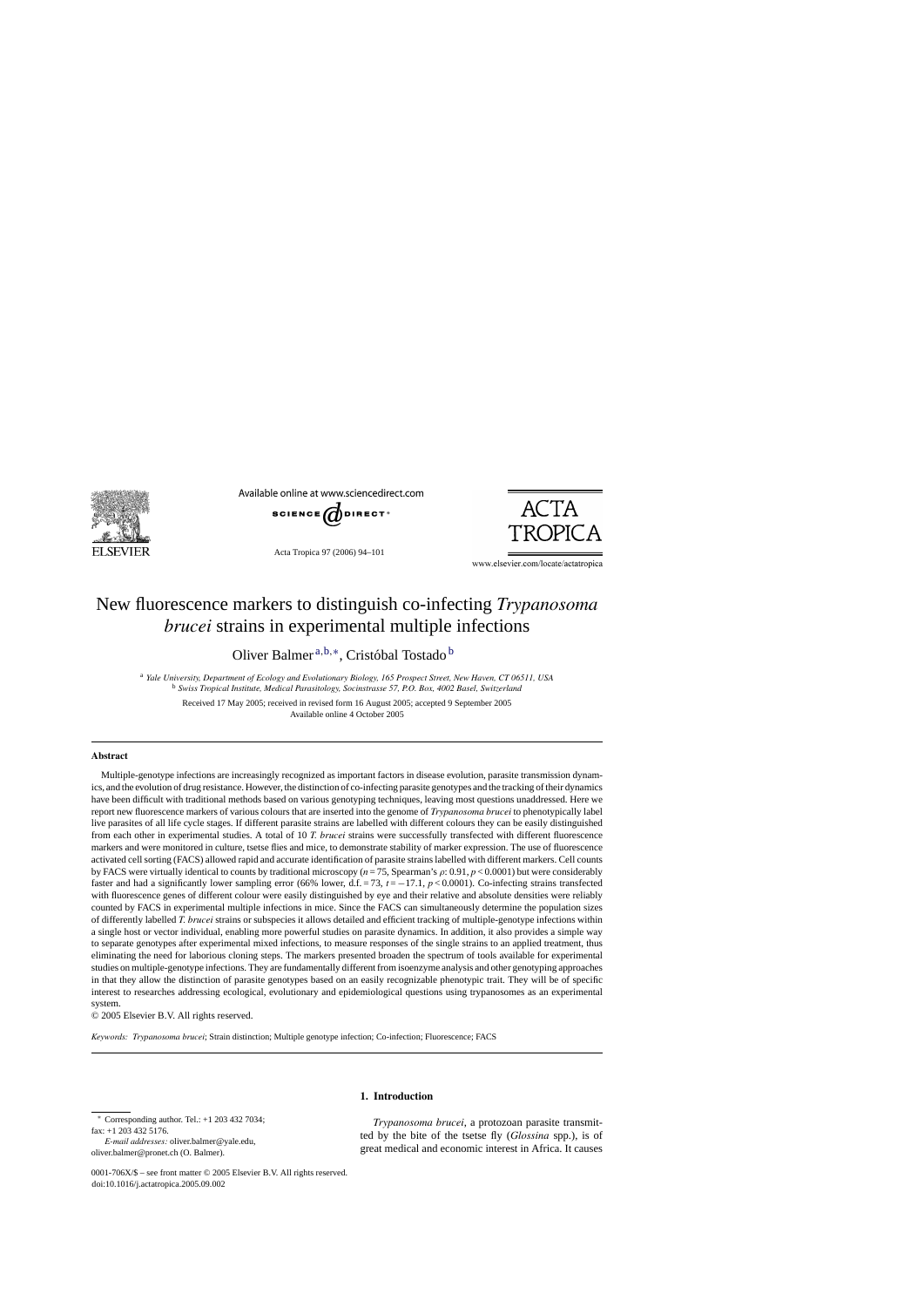human sleeping sickness, which has seen a dramatic comeback over the last decade [\(Van Nieuwenhove et al.,](#page-7-0) [2001\)](#page-7-0) and Nagana, a cattle disease that prevents cattle farming and the use of work animals over huge areas of sub-Saharan Africa [\(Mulligan and Potts, 1970\), t](#page-7-0)hus profoundly affecting the economics of the entire continent. To understand the transmission and spread of the disease, the evolution of its virulence, and its dynamics within individual hosts, we need to be able to distinguish genetic strains of the parasite and accurately estimate their densities in living hosts in the laboratory. Distinguishing multiple genotypes in mixed infections has become particularly important, as multiple-genotype infections are increasingly recognized as important factors in disease evolution [\(Ebert and Mangin, 1997; Frank, 1996; Read](#page-6-0) [and Taylor, 2001\),](#page-6-0) the evolution of drug resistance ([de](#page-6-0) [Roode et al., 2004\)](#page-6-0) and transmission dynamics ([Gupta](#page-6-0) [et al., 1994; Hudson et al., 2002; Plebanski et al., 1999\).](#page-6-0) In *T. brucei*, multiple-genotype infections are especially relevant in the tsetse fly, for parasite recombination can occur only in tsetse salivary glands [\(Gibson and Bailey,](#page-6-0) [1994; Gibson et al., 1997; Jenni et al., 1986\).](#page-6-0) Multiplestrain infections of *T. brucei* are reported to be common in tsetse flies ([MacLeod et al., 1999\)](#page-7-0) and may be a factor in the spread of the *SRA* gene responsible for human infectivity of East African *T. brucei rhodesiense* ([Xong](#page-7-0) [et al., 1998\).](#page-7-0)

So far, mainly two approaches have been used to make inferences about relative frequencies of genotypes in mixed trypanosome infections: in most cases parasitaemias were recorded only as a total number for all genotypes, and then a PCR on a variable region, isoenzyme analysis or an immuno-fluorescence assay was performed to determine what genotypes were still present (e.g. [Butikofer et al., 2002; Turner et al., 1991\).](#page-6-0) Alternatively, to further determine the relative proportions of genotypes, for each investigated sample many clonal populations had to be grown up from isolated single parasites and their genotypes analyzed by PCR. However, this approach is extremely tedious and thus limits either the number of host individuals that can be followed in an experiment – limiting statistical power – or the frequency of replication per host—limiting the accuracy of measurement. Both approaches require some sort of genotyping of the parasites. Immunofluorescence is another method that could be applied to distinguish different strains but it has the disadvantage that it is not stable, i.e. strains have to be labelled repeatedly. Furthermore, to study multiple infections, it would need to be applied to parasites that are already mixed and we are not aware of a broad range of immuno-fluorescence markers that would allow the

strain-specific marking of different parasites in a mix of strains.

To improve on these methodological limitations, our aim was to construct markers that would allow us to visually, i.e. phenotypically, distinguish and quantify multiple co-infecting *T. brucei* strains both in the mammalian host and in the insect vector. We therefore constructed genetic markers that are stably inserted into the parasite genome to label live trypanosomes in all life-stages with fluorescence of four different colours. Such markers enable us to distinguish different strains or subspecies (e.g. *T. b. brucei* versus *T. b. rhodesiense*) in multiple infections if the co-infecting genotypes are labelled with different colours. Live fluorescence markers are fundamentally different from isoenzyme analysis and other genotyping approaches in that they allow parasite distinction based on phenotype rather than genotype and thus allow rapid and accurate determination of relative frequencies of co-infecting strains. Similar markers have been used before to address cell biological questions in *T. brucei* (e.g. [Biebinger et al., 1996; Bingle et al., 2001;](#page-6-0) [Sheader et al., 2004\)](#page-6-0) or to investigate procyclic parasites in the tsetse fly ([Gibson and Bailey, 2003\)](#page-6-0) but they have not been applied for population biological studies of multiple infections. Traditional genotyping approaches remain important because unlike fluorescence markers inserted into the parasite genome they can be applied to unknown field samples. We tested if our markers could be integrated into several different *T. brucei* strains and if fluorescence expression was stable in all life-stages. We also verified that a fluorescence activated cell sorter (FACS) can be used to automate parasitaemia counts and that the FACS accurately distinguishes between different co-infecting strains if they have strain-specific labelling. This would allow us to efficiently follow mixed populations of several parasite strains through all life-stages and to physically separate live parasites of different strains from mixed infections.

# **2. Materials and methods**

#### *2.1. Fluorescent protein fusion constructs*

We made genetic constructs that allow the insertion of fluorescent protein genes of several colours into the genome of *T. brucei* to express fluorescence in the parasite's cytoplasm. The coding sequences of EGFP, ECFP, EYFP (green, blue and yellow fluorescent protein genes, respectively, BD Biosciences Clontech) and mRFP1 (red, [Campbell et al., 2002\)](#page-6-0) were cloned into the *Hind*III/*Bam*HI sites in the expression vector pHD1034, which contains a puromycin resistance gene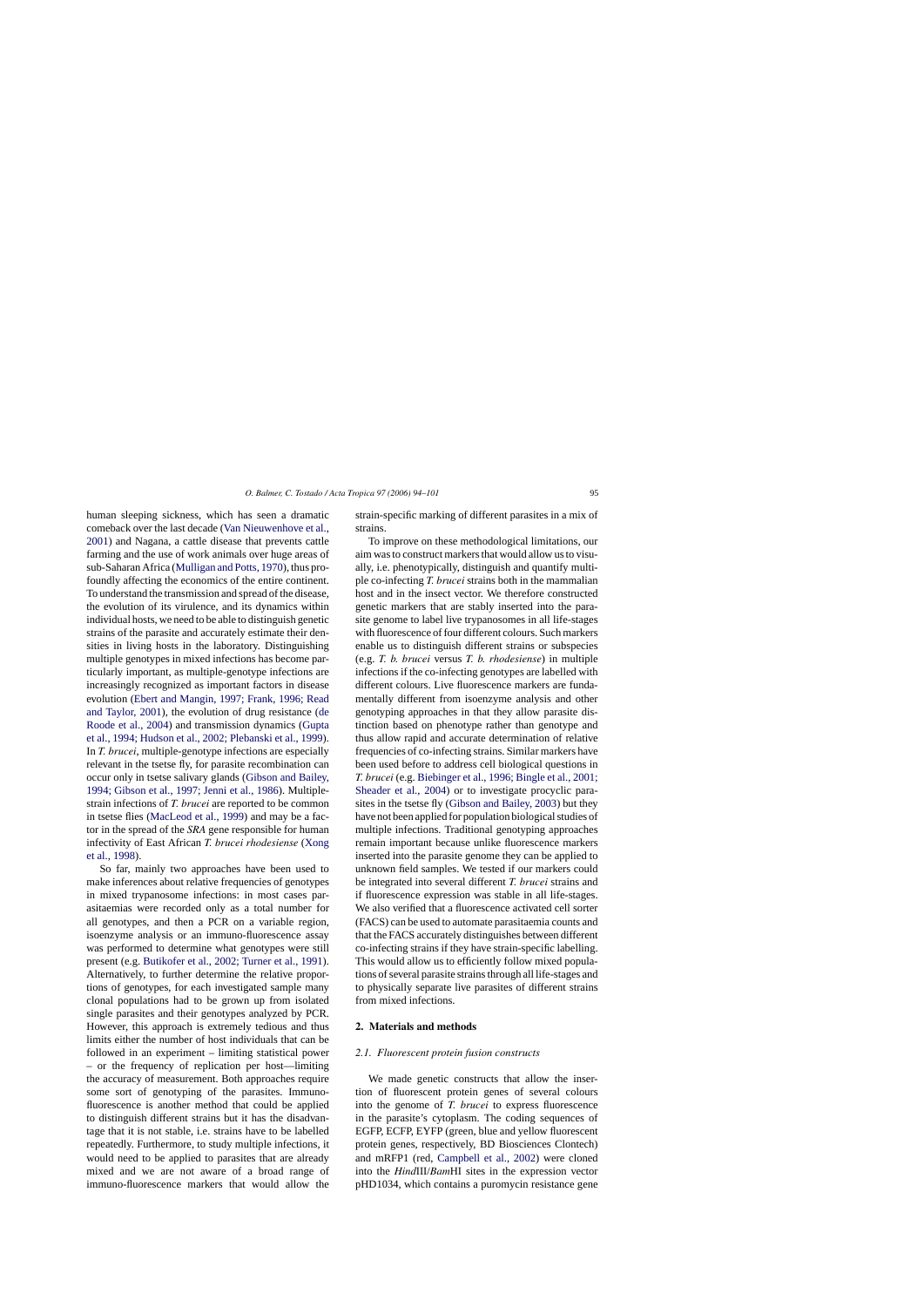and a ribosomal RNA promoter for constitutive expression during all parasite life-stages ([Quijada et al., 2002\).](#page-7-0) The pHD1034 construct is inserted into the ribosomal spacer of *T. brucei*. To increase the labelling variety, we also made recombinant-fusions that target to individual organelles. Specifically, DsRed.T3 [\(Bevis and Glick,](#page-6-0) [2002\)](#page-6-0) was fused to the N-terminus of the paraflagellar rod protein A in a pXS2 vector [\(Bangs et al., 1996\).](#page-6-0) The resulting fluorescence is therefore restricted to the trypanosome's flagellum. Gene expression in this construct is under control of the PARP promoter and therefore it is expressed only in the procyclic (tsetse fly midgut) lifestage of *T. brucei*. The pXS2 construct is inserted into the tubulin intragenic region of *T. brucei*. We thus have four constructs (green, red, blue, yellow) that label the cytoplasm of *T. brucei* in all live-stages and one construct that labels only the flagellum of procyclic parasites red. All constructs are available from the authors.

For stable transfection (i.e. insertion of the construct into the *T. brucei* genome), constructs were linearized using restriction enzymes *Not*1 or *Mlu*1 (New England Biolabs) for the pHD1034 or the pXS2 vectors, respectively. Parasites were transfected using standard protocols [\(Beverley and Clayton, 1993](#page-6-0)). Eight hours after transfection, the selecting drug  $(1 \mu g/ml$  Puromycin (Sigma) for pHD1034, and  $2.5 \mu$ g/ml Geneticin G418 (Neomycin analogue, Invitrogen) for pXS2) was added to select parasites that had incorporated the construct into their genome. Parasites were selected for 10 days, at which point no more non-fluorescent parasites were detectable. Bloodstream form parasites were maintained at  $37^{\circ}$ C and  $5\%$  CO<sub>2</sub> in minimal essential medium (MEM, Gibco) supplemented with 15% inactivated horse serum, MEM non-essential amino acids  $(Gibco)$ , 21 mM HEPES, 4.6 mM  $D-(+)$ -glucose, 22 mM NaHCO<sub>3</sub>, 0.014% 2-mercaptoethanol, 0.1 mM hypoxanthine,  $2 \text{ mM}$  sodium pyruvate, and  $16 \mu \text{ M}$  thymidine, pH 7.4. Procyclic parasites were maintained at 26 °C and ambient  $CO<sub>2</sub>$  in Beck's medium (Hyclone) with 15% fetal bovine serum and  $1 \times$  PenStrep (Sigma). Both media were supplemented with the respective selecting drug.

# *2.2. Stability of fluorescence and automated trypanosome counts*

We attempted transfection in bloodstream and procyclic forms of various *T. b. brucei*, *T. b. rhodesiense*, and *T. b. gambiense* strains. The stability of expression of fluorescent protein genes successfully inserted into the *T. brucei* genome was assessed in parasites in culture, in the tsetse fly vector, and in mice (pHD1034-based constructs only) using standard fluorescence microscopy. To test the stability of fluorescence expression in culture, drug (puromycin/neomycin) addition was stopped and parasites maintained in culture medium without selecting drugs. Stability of expression in tsetse and mice was assessed by infecting teneral tsetse (*Glossina m. morsitans*, S. Aksoy laboratory colony, Yale University, USA) and 3–4-week-old female NMRI mice (*Mus musculus*, RCC Ltd., Itingen, Switzerland) and checking for non-fluorescent parasites for up to 8 weeks (tsetse midgut and salivary gland infections) and 10 weeks (mice), respectively. Twenty-six flies were infected with *T. b. brucei* strain RUMP503 transfected with construct pHD1034-R1 and 40 flies were infected with both RUMP501 transfected with construct pHD1034-G1 and RUMP503 transfected with pXS2-RF1. To infect tsetse flies, we washed procyclic parasites in PBS and added  $10^6$  parasites/ml to 37 °C defibrinated cow blood (Rockland Immunochemicals Inc., Gilbertsville, PA, USA) that was then fed to the tsetse. Care was taken to keep the time between parasite addition and blood meal as short as possible to minimize parasite mortality. To infect mice, we washed and resuspended bloodstream form parasites in PBS and injected between  $10^3$  and  $10^7$  parasites in  $250 \mu l$  total volume i.p. While establishing the growth characteristics of the newly transfected strains, 36 mice were singly infected with all fluorescent strains available in bloodstream form ([Table 1\).](#page-3-0) The constructs containing ECFP and EYFP were only tested in culture using transient transfection. Except for the colour of their fluorescence they are identical to the other pHD1034-based constructs and should behave the same when integrated into chromosomes for stable expression.

To efficiently count parasites from mouse blood we used a Becton Dickinson FACScan Flow Cytometer (FACS). The standard for counting trypanosome parasitaemias is microscopic counting in Neubauerimproved counting chambers. We therefore tested the reliability of the FACS counts by comparing them to counts of the same samples with a Neubauer-improved counting chamber (Paul Marienfeld GmbH & Co. KG). To obtain the parasitaemia of one sample with the FACS, we diluted  $5 \mu$ l of sample in 0.995 ml of Becton Dickinson FACS Flow (sheath fluid) and measured 10 times for 30 s each. A fixed volume of fluid  $(6 \mu l)$  is analyzed by the FACS in 30 s under the machine setting used ('low pressure'). Therefore the number of parasite cells per ml in the original sample can be calculated from the FACS cell count. To increase accuracy, counts are calibrated by adding a known quantity of fluorescent beads to the samples. The average of the 10 consecutive counts was taken as the FACS parasitaemia. To obtain the parasitaemia of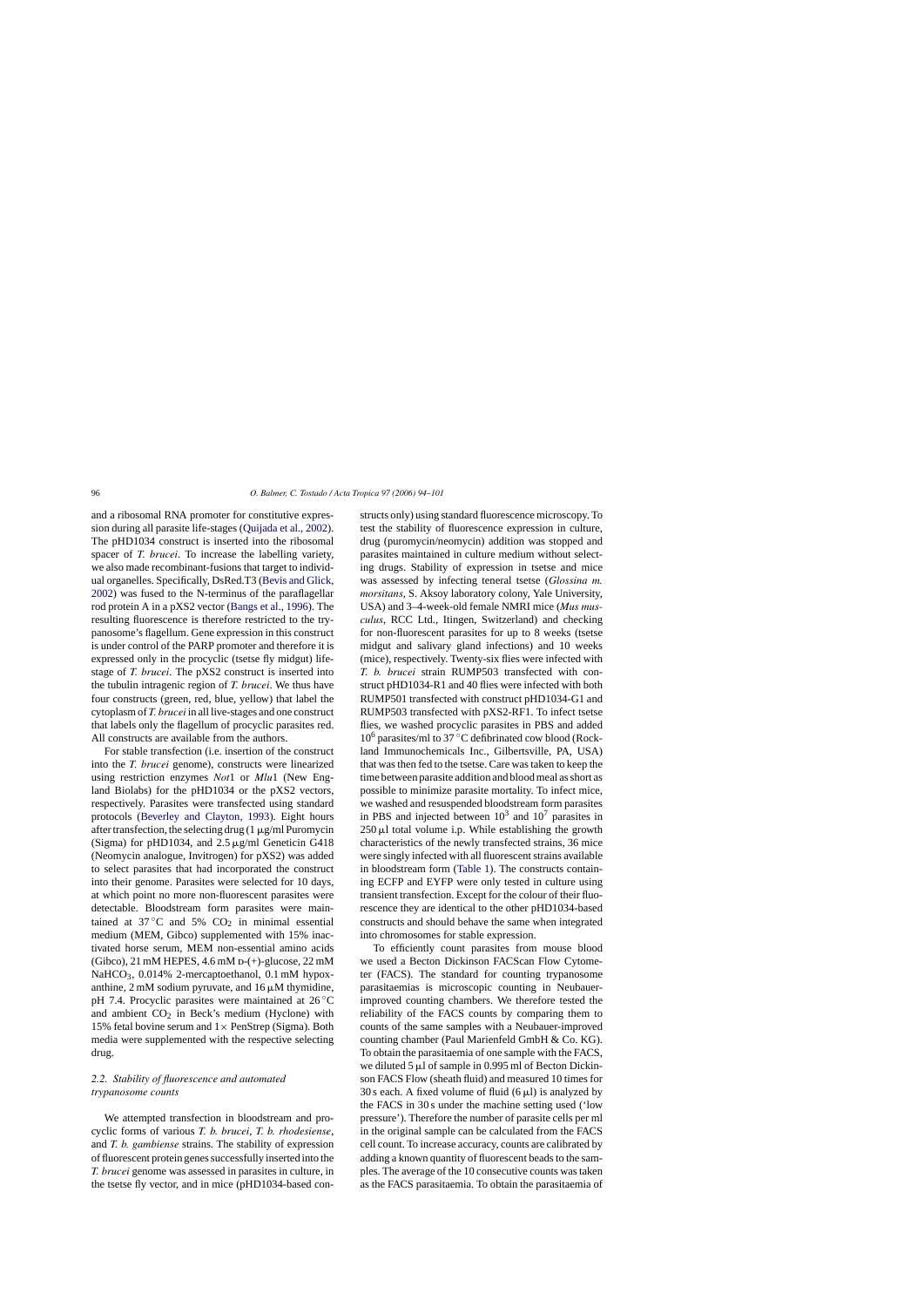| Species           | Strain <sup>a</sup>      | Fluorescence construct |                  |                  |                  |          |
|-------------------|--------------------------|------------------------|------------------|------------------|------------------|----------|
|                   |                          | pHD1034-G1             | $\dots$ -R1      | $\dots$ -C1      | $\dots Y1$       | pXS2-RF1 |
| T. b. brucei      | STIB246BA <sup>b,c</sup> | Yes                    | Yes              |                  |                  |          |
| T. b. brucei      | STIB247MCM <sup>b</sup>  | Failed                 | Yes              |                  |                  |          |
| T. b. brucei      | $STIB345AA^b$            | Yes                    | Failed           |                  |                  |          |
| T. b. brucei      | STIB763B <sup>b</sup>    | Yes                    | Yes              |                  |                  |          |
| T. b. brucei      | STIB777AE <sup>b</sup>   | Yes                    | Yes              |                  |                  |          |
| T. b. brucei      | $STIB920^{b,c}$          | Yes                    | Yes              |                  |                  |          |
| T. b. rhodesiense | STIB900 <sup>b</sup>     | Yes                    | Yes              |                  |                  |          |
| T. b. brucei      | RUMP501 <sup>d</sup>     | Yes                    |                  | Yes <sup>e</sup> |                  | Yes      |
| T. b. brucei      | RUMP503 <sup>d</sup>     | Yes                    | Yes <sup>e</sup> |                  | Yes <sup>e</sup> |          |
| T. b. rhodesiense | $Y$ tat $1.1d$           | Yes                    |                  | Yes              | Yese             | Yes      |

*Trypanosoma brucei* strains successfully transfected with pHD1034-based constructs for cytoplasmic fluorescence expression in four colours in all life stages, and with pXS2-RF1 for procyclic fluorescence expression in the paraflagellar rod

'Yes' indicates successful transfection, 'failed' indicates unsuccessful attempts, and '–' indicates not attempted. Transfections of three *T. b. gambiense* strains were attempted but failed. Constructs are described in the text.

<sup>a</sup> STIB strains from R. Brun, Swiss Tropical Institute, others from S. Aksoy, Yale University, USA.

<sup>b</sup> Bloodstream form parasites.

<sup>c</sup> STIB246BA and STIB920 derive from the same original field isolate.

<sup>d</sup> Procyclic parasites.

<span id="page-3-0"></span>Table 1

<sup>e</sup> Transient transfection only (insertion of plasmid, no integration into trypanosome chromosomes).

the same sample with the Neubauer-improved counting chamber, 10 subsamples were counted. For each subsample two opposite corner quadrants were counted out and their average calculated up to the parasitaemia per milliliter mouse blood. The average of the 10 subsamples was taken as the Neubauer parasitaemia. We compared the variance around the mean of the two methods as a measure of their respective sampling error and tested if they were significantly different by performing a *t*-test on the null hypothesis that the ratio of their standard deviations is 1. To measure how well the results of the two methods correspond we calculated the correlation between the two methods. Statistical analyses were performed in R version 2.01 [\(R Development Core Team,](#page-7-0) [2005\).](#page-7-0)

#### *2.3. Application to multiple infection experiments*

The FACS distinguishes trypanosomes from blood cells based both on their fluorescence and on their size and shape. It can distinguish between different trypanosome strains or subspecies if they contain differentcolour fluorescence. To test the applicability of our markers to distinguishing and following strains in multi-strain infections we infected 20 mice with different combinations of one green and a different red labelled *T. brucei* strain and analyzed their blood in the FACS. As a specific example demonstrating the applicability of the method to experimental studies we co-infected an additional group of four female NMRI mice with the green-labelled strain STIB777AE-G1 (inoculum  $1.5 \times 10^6$  parasites) and the red-labelled strain STIB246BA-R1 (4.5  $\times$  10<sup>6</sup> parasites) of *T. b. brucei*. Relative and absolute densities of the two strains were determined daily by FACS. For this trial, blood samples were diluted 1/1000 in PBS buffer and measured for 3 min in the low-pressure setting. The detection limit was thus  $2.8 \times 10^4$  parasites/ml. If no parasites could be detected the parasitaemia was set at a nominal value of  $5 \times 10^3$  cells/ml for graphing purposes.

### **3. Results**

#### *3.1. Stability of fluorescence expression*

All constructs were successfully transfected into procyclic *T. brucei* and expressed the expected fluorescence. Constructs pHD1034-G1 and pHD1034-R1 were additionally transfected into bloodstream form parasites of several *T. brucei* strains. In total, we successfully transfected eight *T. b. brucei* and two *T. b. rhodesiense* strains in different life-stages (Table 1). Transfection failed in three *T. b. gambiense* strains. No transfection was attempted in other *Trypanosoma* species.

The strength of fluorescence varied between strains and was more variable in some strains than in others. We therefore cloned single parasite cells of the most variable strain (*T. b. brucei* STIB763B-G1) to see if the variability was due to a mixture of several populations with different fluorescence characteristics. The variability of fluorescence strength decreased only slightly in some cloned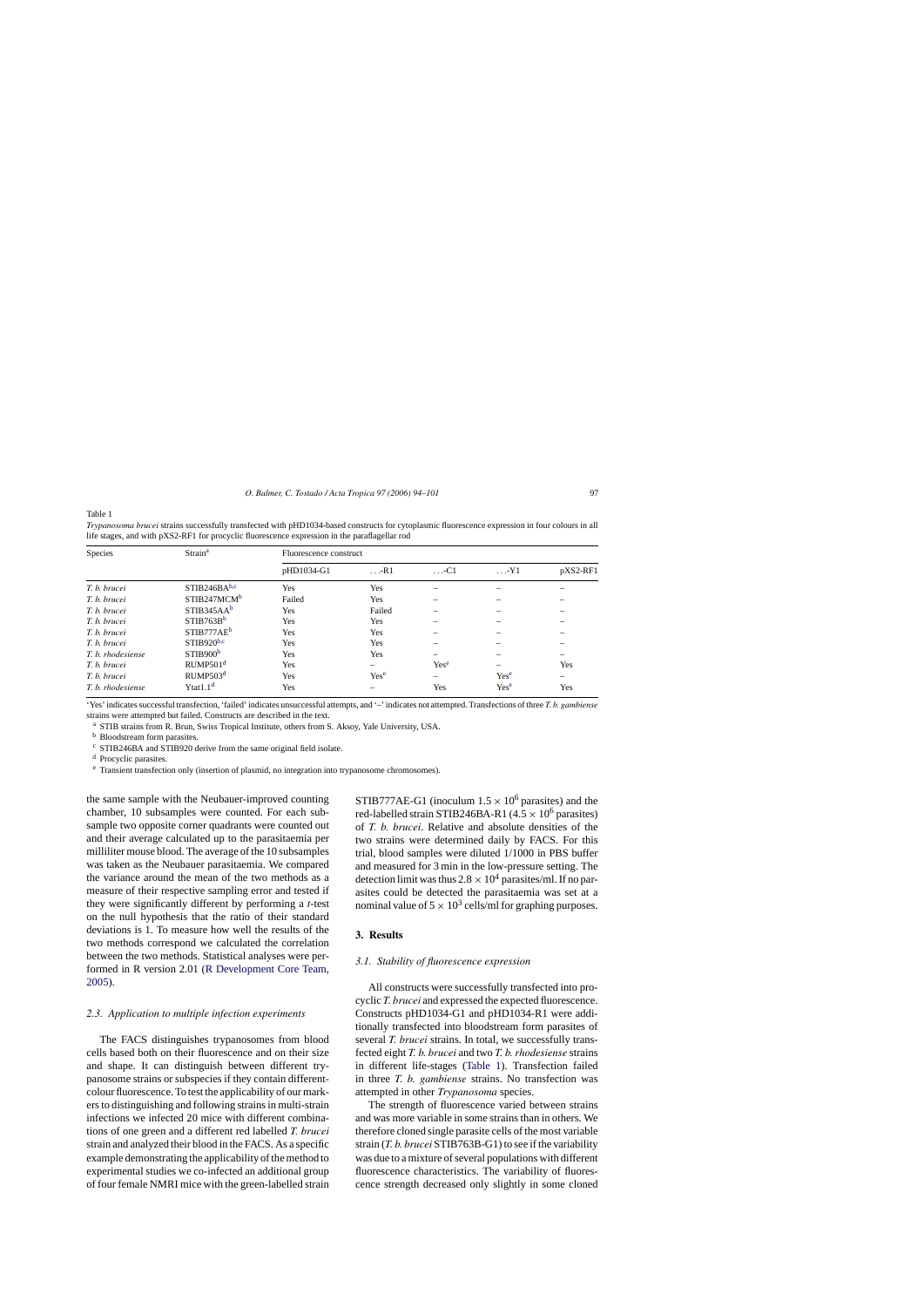lines and remained unchanged in the others. Because we were interested in maintaining maximal genetic diversity within strains we did not clone the other strains.

Once properly selected, transfected trypanosomes maintained fluorescence expression in culture, even in the absence of continued antibiotic selection. A loss of fluorescence was never observed. Parasites in tsetse flies were first checked 15 days post-infection and then at irregular intervals. Of the 66 infected tsetse flies, 21 developed midgut infections and 4 salivary gland infections. Strong fluorescence was observed in these parasites more than 8 weeks post-infection. Parasites containing construct pHD1034-G1 (green) or pHD1034- R1 (red) expressed fluorescence both in midguts and salivary glands. Parasites containing construct pXS2- RF1 expressed red fluorescence in midguts but never in salivary glands as expected because the pXS2 vector was constructed for expression in only the procyclic life-stage ([Bangs et al., 1996\)](#page-6-0). Infections in mice were checked for up to 10 weeks and passaged into new mice by syringe up to five times. Fluorescence expression remained stable throughout in all strains.

#### *3.2. Automated trypanosome counts*

The FACS was able to recognize and accurately count fluorescent trypanosomes in blood from infected mice. Repeated counts on the same samples revealed a significantly smaller measurement error around the mean  $(d.f. = 73, t = -17.1, p < 0.0001)$  for the FACS than for microscopic counting in a Neubauer-improved counting chamber for the counting methods described (ratio of S.D. $_{\text{FACS}}$ /S.D. $_{\text{Neubauer}}$  = 0.34  $\pm$  0.33 (mean  $\pm$  1 S.D.), median = 0.25,  $n = 74$ ).

*T. brucei* parasitaemias determined by FACS matched parasitaemias determined by the Neubauer-improved counting chamber closely across the entire range of naturally occurring parasitaemias (correlation of FACS and Neubauer counts of samples containing green or red fluorescent trypanosomes: FACS parasitaemia =  $1.01 \times$  Neubauer parasitaemia + 37,1341, Spearman's ρ: 0.91, *p* < 0.0001, *n* = 75). The lowest parasitaemia detectable by FACS depends on the dilution of the original sample and the length of sampling. With a 1/200 dilution measured for one minute it is around  $7.5 \times 10^3$  parasites/ml.

# *3.3. Application to multiple infection experiments*

The FACS reliably distinguished between green and red fluorescent trypanosomes in mixed blood samples containing two parasite strains expressing fluorescence



Fig. 1. Distinction of two co-infecting *T. brucei* strains in the fluorescence activated cell sorter (FACS). The plot depicts the intensity of green (*x*-axis) vs. red fluorescence (*y*-axis) of all particles measured by the FACS in a blood sample from a mouse infected with *Trypanosoma b. brucei* strains STIB777AE-G1 (green) and STIB246BA-R1 (red). Each dot represents one particle. Clearly recognizable are the wellseparated populations of the two co-infecting parasite strains ('G' and 'R'), the fluorescent beads to calibrate the counts ('B') and all remaining non-fluorescent particles such as blood cells or medium particles (lower left corner). The polygons around the parasite and bead populations can be adjusted depending on the characteristics of the trypanosome strains and calibration beads used and define which particles the FACS counts as green or red trypanosomes or beads, respectively.

of different colour (Fig. 1). Detected green fluorescence was stronger than the red one because the FACS used had a 488 nm laser which is closer to the excitation optimum of the green fluorescent protein used (488 nm) than the red one (584 nm). The cells counted by the FACS could thus be unambiguously attributed to one of the two co-infecting strains based on the colour of their fluorescence. Daily absolute and relative parasitaemias could be tracked well as the example of four mice with a mixed infection of *T. b. brucei* strains STIB777AE-G1 and STIB246BA-R1 demonstrates [\(Fig. 2\).](#page-5-0) Whereas traditional methods could only have established that the total parasitaemia was increasing throughout and that both strains were present until at least day 5 post-infection, the FACS measurements revealed a dramatic decline of strain STIB777AE-G1 after day 3 in all four mice.

# **4. Discussion**

Fluorescence genes integrated into the parasite genome are commonly used to visualize protein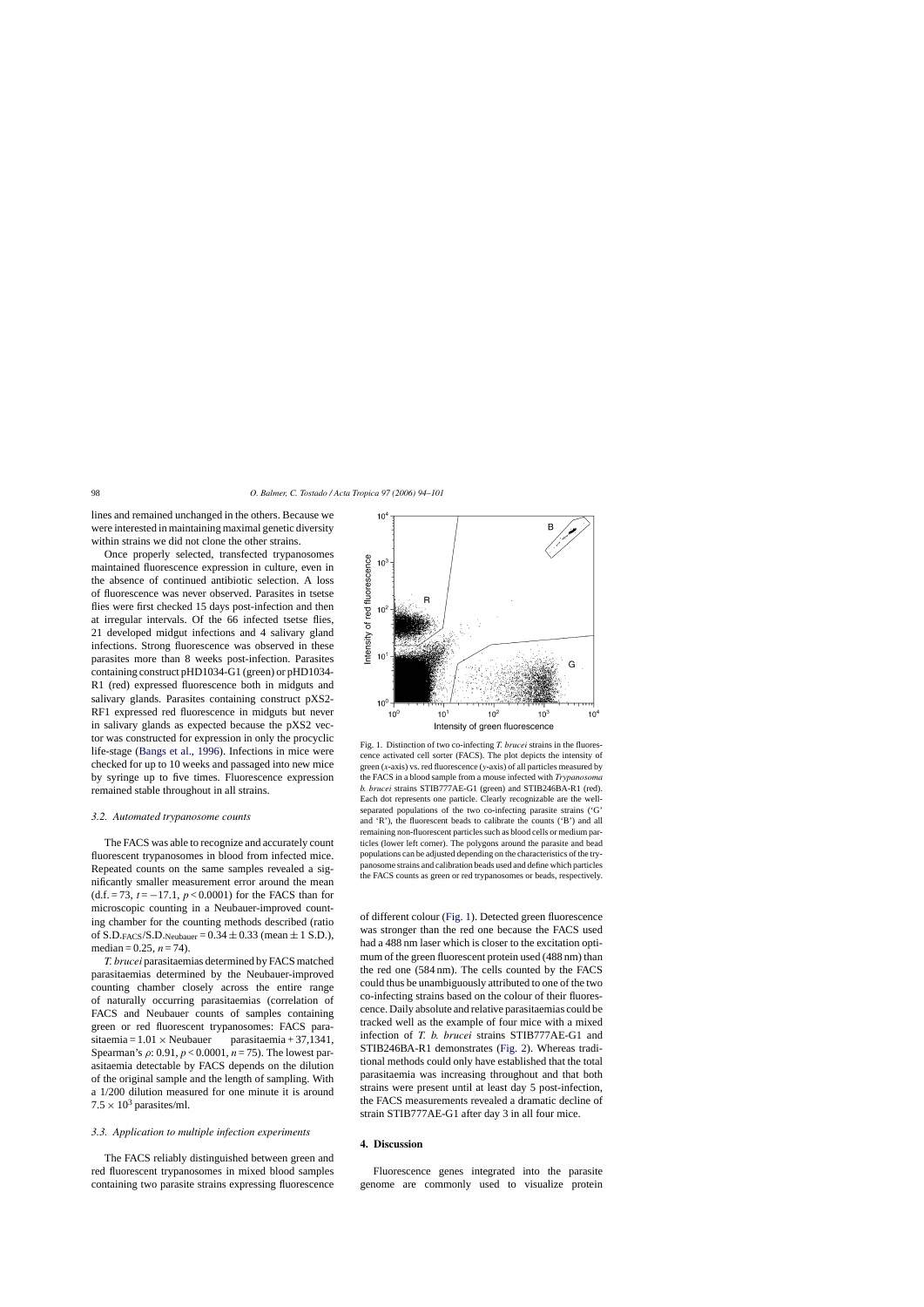<span id="page-5-0"></span>

Fig. 2. Parasitaemia of two co-infecting *Trypanosoma b. brucei*strains STIB777AE-G1 ('+') and STIB246BA-R1 ('o') in four mice measured in a fluorescence activated cell sorter (FACS). There is a pair of '+' and 'o' for every mouse on each day. The lines represent the mean parasitaemia per strain. The density of STIB777AE-G1 fell below the detection threshold in one mouse on days 5 and 6 and was set to a nominal value of  $5 \times 10^3$  cells/ml.

expression in live trypanosomes. They have been used for cell biological studies in *T. brucei* (e.g. [Biebinger](#page-6-0) [et al., 1996; Sheader et al., 2004](#page-6-0)) and have also been applied to document recombination events in *T. brucei* [\(Bingle et al., 2001\).](#page-6-0) Their use for ecological and evolutionary studies of *T. brucei* populations has been very limited. The markers we present in this paper express fluorescence in all stages of the trypanosome life-cycle and are thus a powerful tool to study multiple parasite strains in culture, in the insect vector and in the mammal host. Once the constructs have been incorporated and all non-fluorescent parasites have been cleared, fluorescence markers are stably expressed and passed on to all following parasite generation. High-level expression of GFP has been shown to be non-toxic in many cell lines [\(Pines, 1995\)](#page-7-0) and has no apparent detrimental fitness effects for the parasite [\(Bingle et al., 2001\).](#page-6-0) The transfection itself can alter cell growth characteristics (own observations), probably because of the selection of the subpopulation of parasites that has incorporated the gene construct. However, the changes observed were much smaller than differences between different untransfected strains of *T. brucei* and are certainly smaller than between wild strains and the culture-adapted strains in most laboratories. Also, the direction of change varied, with some strains growing more vigorously, some less, and some remaining unchanged, indicating that the effect was probably not due to the introduced genes per se. But most importantly it has to be stressed that for many experimental questions (e.g. on the interaction of two transfected strains within the host) altered growth characteristics are unproblematic as long as the newly transfected strains are not directly compared to their untransfected progenitors. Of course, if the results from experiments with labelled parasites are to be compared to previous results with untransfected parasites of the same strain then care has to be taken that parasites still have the same growth characteristics.

A major benefit of the described markers is that they enable us to study multiple-genotype infections in hosts in much greater detail by allowing us to distinguish living parasites of different genotypes. This is significant because mixed infections are claimed to be important for the ecology and evolution of parasites on theoretical grounds (e.g. [Frank, 1996; Hudson et al., 2002; Read](#page-6-0) [and Taylor, 2001\),](#page-6-0) yet little empirical support exists for this claim. This lack of data is largely due to the lack in most parasite systems of markers to distinguish different genotypes efficiently, i.e. based on their phenotype. Genotyping approaches such as isoenzyme analysis can also distinguish different strains but being based on PCR they are not able to attribute a genotype to single live parasites in samples and are thus unable to establish relative frequencies of different strains without recourse to tedious cloning steps.

A further significant aspect of the described live fluorescent markers is that they enable us to use fluorescence activated cell sorters (FACS) with two main benefits. First, they greatly increase the efficiency of tracking multiple strains because they automate counting and distinction of multiple trypanosome strains in samples. Our results show that compared to the traditional method using a counting chamber, the FACS can distinguish and count more accurately and has a 66% lower sampling error. It also reduces observer effects and is considerably faster, allowing larger sample sizes and increasing the statistical power of experiments. The second main benefit of the FACS is that it can physically separate live parasite cells of different strains or subspecies based on their fluorescence colour. This is a significant step forward compared with the parasite cloning that was previously necessary to reliably separate parasite genotypes. It yields much greater parasite numbers in much shorter time, which also reduces the danger of introducing selection bias.

The described fluorescent markers are also useful if only a fluorescent microscope but no FACS is available. They enable the researcher to determine relative frequencies of strains under the microscope very efficiently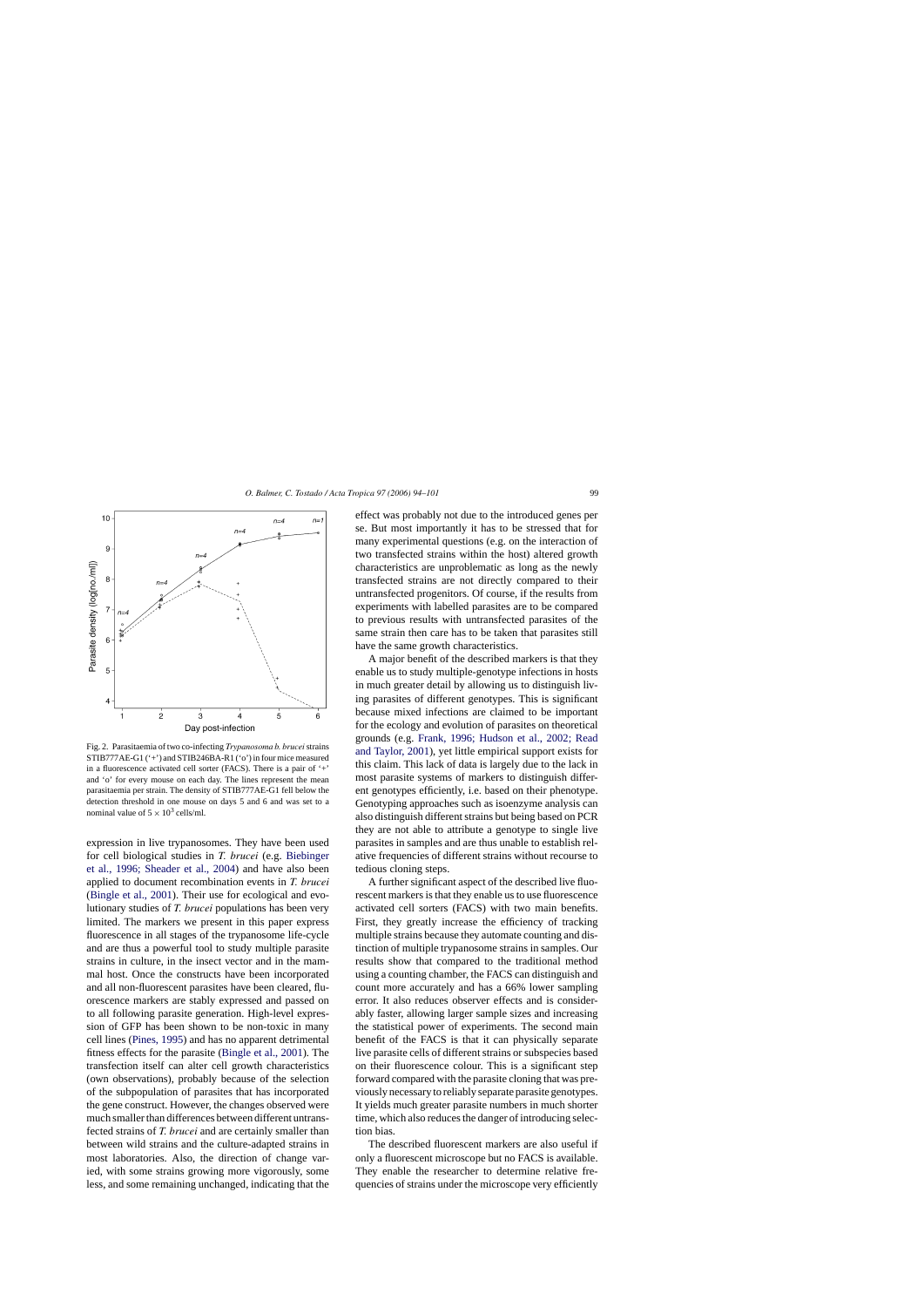<span id="page-6-0"></span>because fluorescent parasites are very clearly visible even in very thick blood. It is in this context that markers labelling specific organelles, such as the described pXS2-RF1 construct, are interesting. Most simple fluorescent microscopes require to switch between two filters to see two different colours. If two markers of the same colour but expressed in different cell compartments as used, however, different strains can be distinguished with only one filter. So for studies in tsetse midguts and not taking advantage of the FACS, the pXSRF1 construct offers an alternative to the multi-colour labelling.

Fluorescent markers enable parasitologists to address novel ecological questions about trypanosomes in hosts and facilitate the use of trypanosomes as a model system for ecologists and evolutionary biologist interested in parasite population biology. They enable studies on strain-specific growth and on interactions between multiple trypanosome strains or between *T. b. brucei* and *T. b. rhodesiense* within a single host animal. While the presented markers also improve the counting of parasites in single infections, their real power lies in distinguishing different genotypes in experimental multiple infections. Here, they offer a vast improvement over traditional methods both in terms of efficiency and accuracy. In addition, the FACS opens the way for studies on single trypanosome strain evolution that require the physical separation of different parasite strains after experimental mixed infection treatments.

One hurdle still remains, though. Gene exchange between *T. brucei* strains occurs in the tsetse fly salivary glands (Jenni et al., 1986). Therefore the markers are not stable if multiple recombining strains are passed through a tsetse fly. This is, however, a potential problem for any marker based on single genes, and we see no easy solution for it.

In conclusion, the distinction of live parasites based on an easily recognized phenotypic trait and the physical separation of genotypes from mixed infections made possible by live fluorescence markers make trypanosomes an attractive system for experimental studies on parasite population dynamics. The marker described here will be especially important by opening new avenues of research on the ecology and evolution of mixed trypanosome infections and their implications for disease dynamics and control.

#### **Acknowledgements**

We would like to thank Cynthia He for her help building the fluorescence constructs, Reto Brun and the staff of the Swiss Tropical Institute for help with parasite culture and mouse work, Serap Aksoy and her lab for help

with the tsetse work, David Kysela for his help in the lab, and two anonymous reviewers for helpful comments. This work was supported by the National Science Foundation (DEB-0408083 to OB) and the Basler Stiftung für experimentelle Zoologie.

#### **References**

- Bangs, J.D., Brouch, E.M., Ransom, D.M., Roggy, J.L., 1996. A soluble secretory reporter system in *Trypanosoma brucei*—studies on endoplasmic reticulum targeting. J. Biol. Chem. 271, 18387–18393.
- Beverley, S.M., Clayton, C.E., 1993. Transfection of *Leishmania* and *Trypanosoma brucei* by electroporation. In: Hide, J.E. (Ed.), Protocols in Molecular Parasitology. Humana Press, New Jersey, pp. 333–348.
- Bevis, B.J., Glick, B.S., 2002. Rapidly maturing variants of the Discosoma red fluorescent protein (DsRed). Nat. Biotechnol. 20, 83–87.
- Biebinger, S., Rettenmaier, S., Flaspohler, J., Hartmann, C., Pena-Diaz, J., Wirtz, L.E., Hotz, H.R., Barry, J.D., Clayton, C., 1996. The PARP promoter of *Trypanosoma brucei* is developmentally regulated in a chromosomal context. Nucl. Acids Res. 24, 1202– 1211.
- Bingle, L.E.H., Eastlake, J.L., Bailey, M., Gibson, W.C., 2001. A novel GFP approach for the analysis of genetic exchange in trypanosomes allowing the in situ detection of mating events. Microbiology 147, 3231–3240.
- Butikofer, P., Vassella, E., Mehlert, A., Ferguson, M.A.J., Roditi, I., 2002. Characterisation and cellular localisation of a GPEET procyclin precursor in *Trypanosoma brucei* insect forms. Mol. Biochem. Parasitol. 119, 87–95.
- Campbell, R.E., Tour, O., Palmer, A.E., Steinbach, P.A., Baird, G.S., Zacharias, D.A., Tsien, R.Y., 2002. A monomeric red fluorescent protein. Proc. Natl. Acad. Sci. U.S.A. 99, 7877–7882.
- de Roode, J., Culleton, R., Bell, A., Read, A., 2004. Competitive release of drug resistance following drug treatment of mixed *Plasmodium chabaudi* infections. Malaria J. 3, 33.
- Ebert, D., Mangin, K.L., 1997. The influence of host demography on the evolution of virulence of a microsporidian gut parasite. Evolution 51, 1828–1837.
- Frank, S.A., 1996. Models of parasite virulence. Quart. Rev. Biol. 71, 37–78.
- Gibson, W., Bailey, M., 1994. Genetic exchange in *Trypanosoma brucei*: evidence for meiosis from analysis of a cross between drug resistant transformants. Mol. Biochem. Parasitol. 64, 241–252.
- Gibson, W., Bailey, M., 2003. The development of *Trypanosoma brucei* within the tsetse fly midgut observed using green fluorescent trypanosomes. Kinet. Biol. Dis. 2, 1–13.
- Gibson, W., Winters, K., Mizen, G., Kearns, J., Bailey, M., 1997. Intraclonal mating in *Trypanosoma brucei* is associated with outcrossing. Microbiology 143, 909–920.
- Gupta, S., Swinton, J., Anderson, R.M., 1994. Theoretical studies of the effects of heterogeneity in the parasite population on the transmission dynamics of malaria. Proc. R. Soc. Lond. B: Biol. Sci. 256, 231–238.
- Hudson, P.J., Rizzoli, A., Grenfell, B.T., Heesterbeek, H., Dobson, A.P., 2002. The Ecology of Wildlife Diseases. Oxford University Press, New York, pp. xii, 197 p.
- Jenni, L., Marti, S., Schweizer, J., Betschart, B., Le Page, R.W., Wells, J.M., Tait, A., Paindavoine, P., Pays, E., Steinert, M., 1986. Hybrid